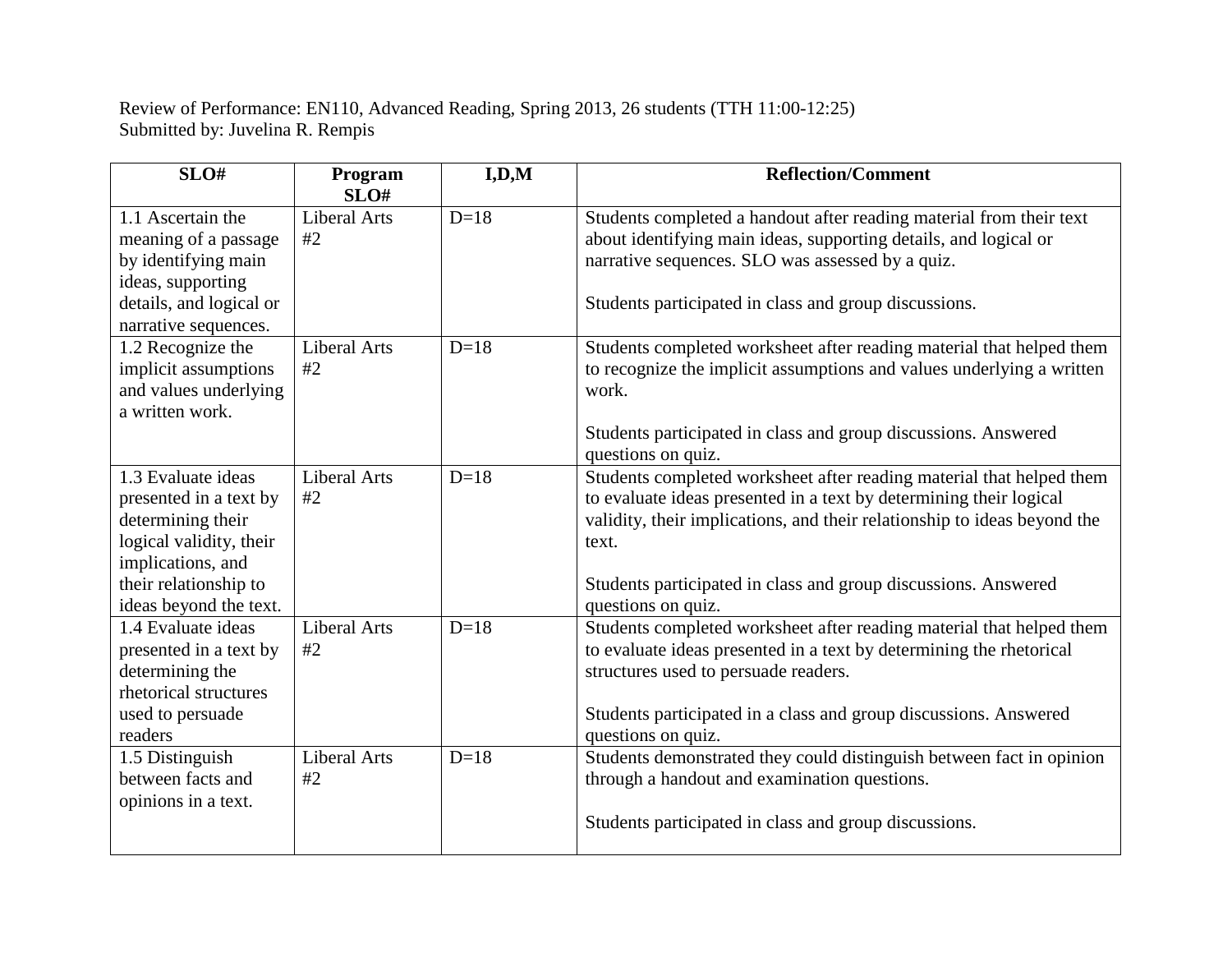| 2.1 Identify the tone,<br>mood, and voice of a<br>literary text through<br>an analysis of its<br>linguistic features and<br>literary devices. | <b>Liberal Arts</b><br>#2 | $D=18$ | Students completed a worksheet after reading material that helped<br>them to identify the tone, mood, and voice of a literary text through an<br>analysis of its linguistic features and literary devices.<br>Students presented in class their own poems to practice identifying<br>mood and tone in their own writing.<br>Student participated in group discussion on identifying voice through<br>picture that they selected. |
|-----------------------------------------------------------------------------------------------------------------------------------------------|---------------------------|--------|----------------------------------------------------------------------------------------------------------------------------------------------------------------------------------------------------------------------------------------------------------------------------------------------------------------------------------------------------------------------------------------------------------------------------------|
| 2.2 Identify the theme<br>of a literary text and<br>the ways it is<br>embodied by formal<br>elements.                                         | <b>Liberal Arts</b><br>#2 | $D=18$ | Students completed worksheet after reading material that helped them<br>to identify the theme of a literary text and the ways it is embodied by<br>formal elements.<br>Students participated in class and group discussions.                                                                                                                                                                                                     |
| 2.3 Identify and<br>analyze common<br>semantic features<br>such as connotation,<br>denotations, and<br>figure of speech.                      | <b>Liberal Arts</b><br>#2 | $D=18$ | Students completed worksheet after reading material that helped them<br>to identify and analyze common semantic features such as<br>connotations, denotation, and figures of speech.<br>Students participated in a class and group discussions. Answered<br>questions on quiz/test.                                                                                                                                              |
| 3.1 Write a summary<br>of a text that<br>demonstrates an<br>understanding of the<br>main ideas of the text                                    | <b>Liberal Arts</b><br>#2 | $M=18$ | Students wrote a summary of a text that demonstrates an<br>understanding of the main ideas of the text.<br>Students completed ten (10) reading journals where in students<br>practiced on how to summarize the articles.                                                                                                                                                                                                         |
| 3.2 Write a<br>paraphrase of a<br>passage that<br>demonstrates an<br>understanding of the<br>content of the<br>passage.                       | <b>Liberal Arts</b><br>#2 | $M=18$ | Students wrote a paraphrase of a passage that demonstrates an<br>understanding of the content of the passage.                                                                                                                                                                                                                                                                                                                    |